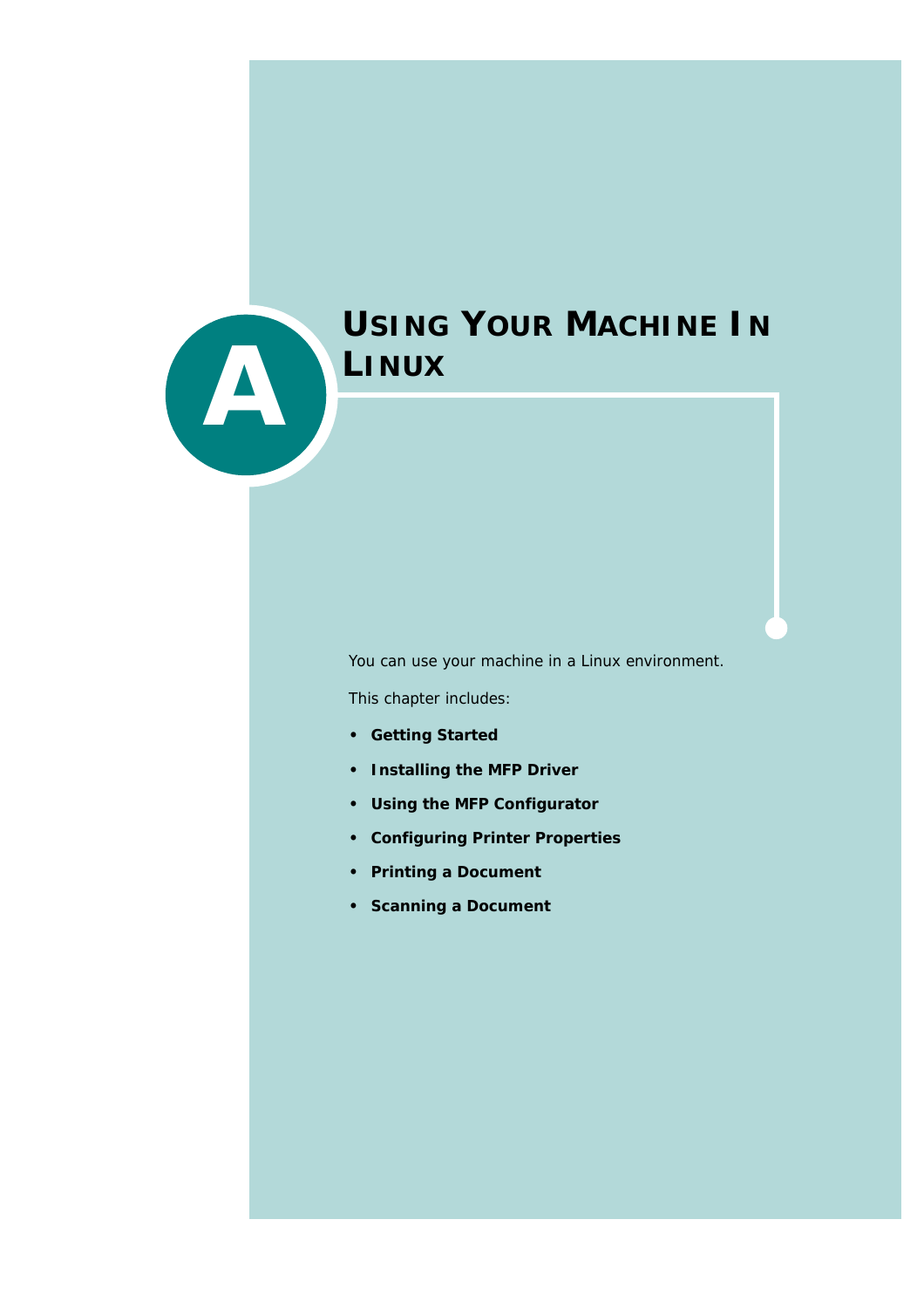# <span id="page-1-0"></span>**Getting Started**

The supplied CD-ROM provides you with Xerox's MFP driver package for using your machine with a Linux computer.

Xerox's MFP driver package contains printer and scanner drivers, providing the ability to print documents and scan images. The package also delivers powerful applications for configuring your machine and further processing of the scanned documents.

After the driver is installed on your Linux system, the driver package allows you to monitor a number of MFP devices via fast ECP parallel ports and USB simultaneously. The acquired documents can then be edited, printed on the same local MFP or network printers, sent by e-mail, uploaded to an FTP site, or transferred to an external OCR system.

The MFP driver package is supplied with a smart and flexible installation program. You don't need to search for additional components that might be necessary for the MFP software: all required packages will be carried onto your system and installed automatically; this is possible on a wide set of the most popular Linux clones.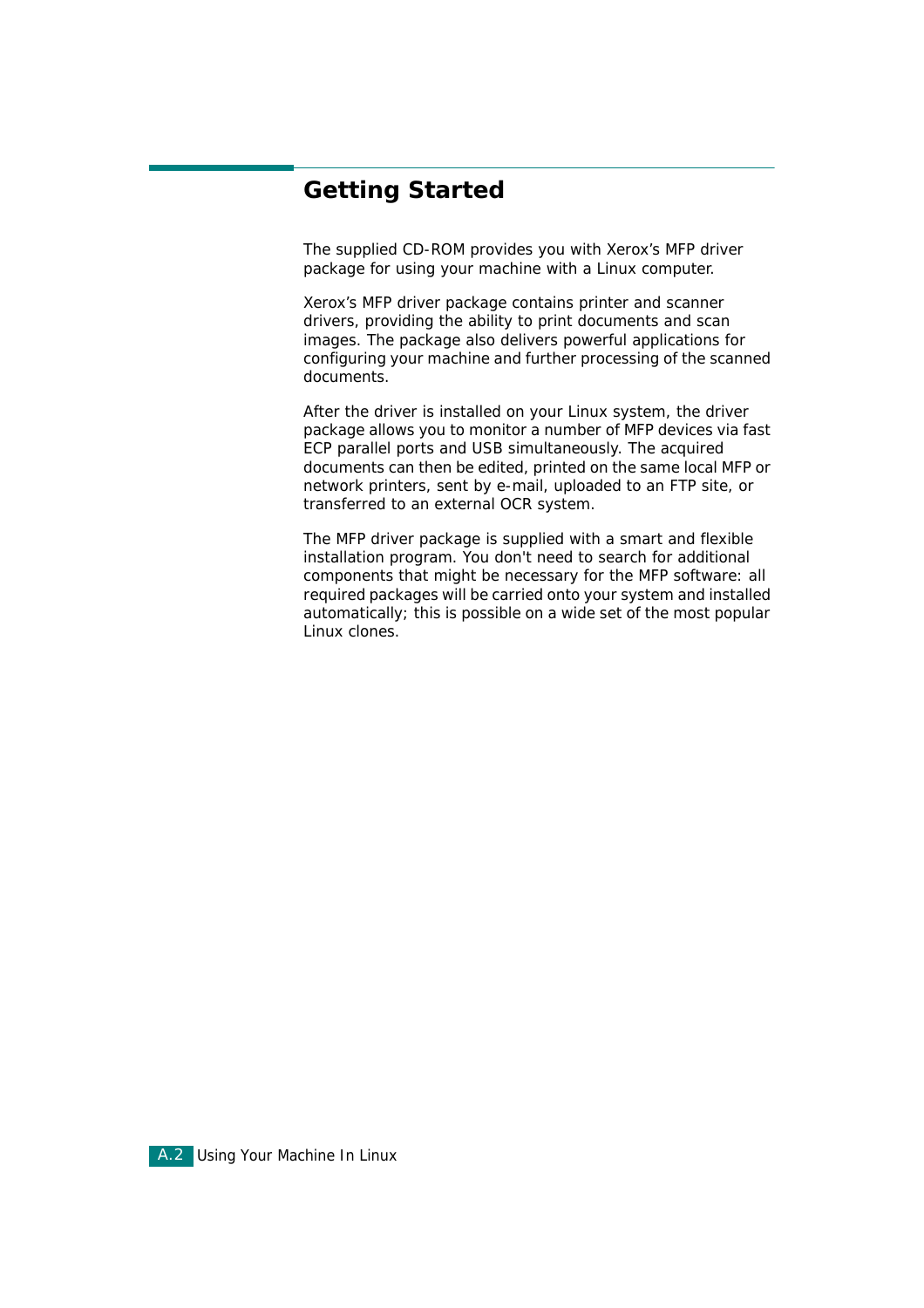# <span id="page-2-0"></span>**Installing the MFP Driver**

### **System Requirements**

#### **Supported OS**

- Redhat 7.1 and above
- Linux Mandrake 8.0 and above
- SuSE 7.1 and above
- Caldera OpenLinux 3.1 and above
- Turbo Linux 7.0 and above
- Slackware 8.1 and above

#### **Recommended Hardware Requirements**

- Pentium IV 1 GHz or higher
- RAM 256 MB or higher
- HDD 1 GB or higher



#### **NOTES**:

- It's also necessary to claim swap partition of 300 MB or larger for working with large scanned images.
- The Linux scanner driver supports the optical resolution at maximum. [see "Scanner and Copier Specifications" on page E.3.](#page--1-0)

#### **Software**

- Linux Kernel 2.4 or higher
- Glibc 2.2 or higher
- CUPS
- SANE

*A*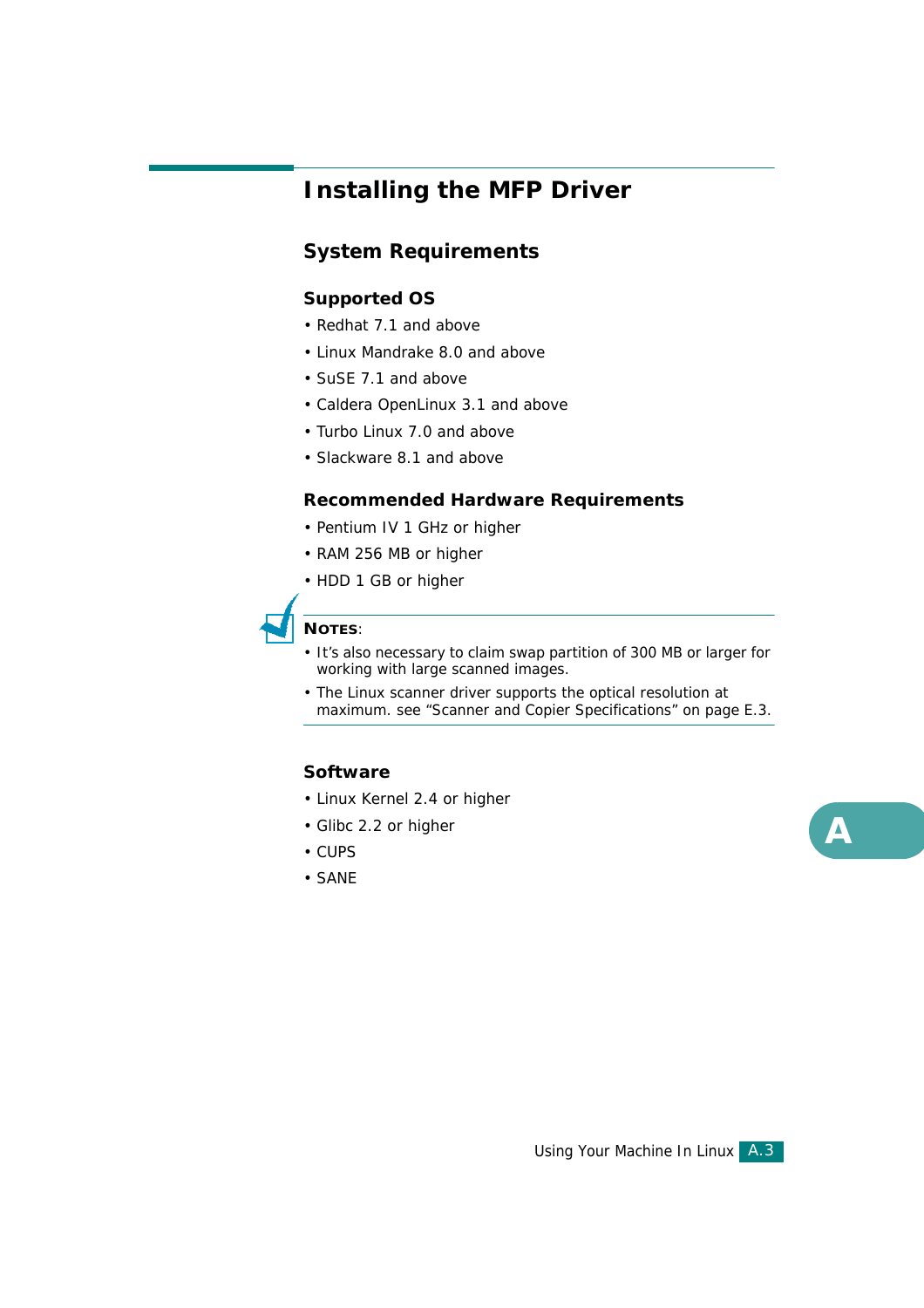### **Installing the MFP Driver**

- **1** Make sure that you connect your machine to your computer. Turn both the computer and the machine on.
- **2** When the Administrator Login window appears, type in *root* in the Login field and enter the system password.

**NOTE**: You must log in as a super user (root) to install the printer software. If you are not a super user, ask your system administrator.

**3** Insert the printer software CD-ROM. The CD-ROM will automatically run.

If the CD-ROM does not automatically run, click the  $\blacksquare$ icon at the bottom of the desktop. When the Terminal screen appears, type in:

*[root@localhost root]#cd /mnt/cdrom/Linux*

*[root@localhost root]#./install.sh*



**NOTE**: The installation program runs automatically if you have an autorun software package installed and configured.

#### **4** Click **Install**.

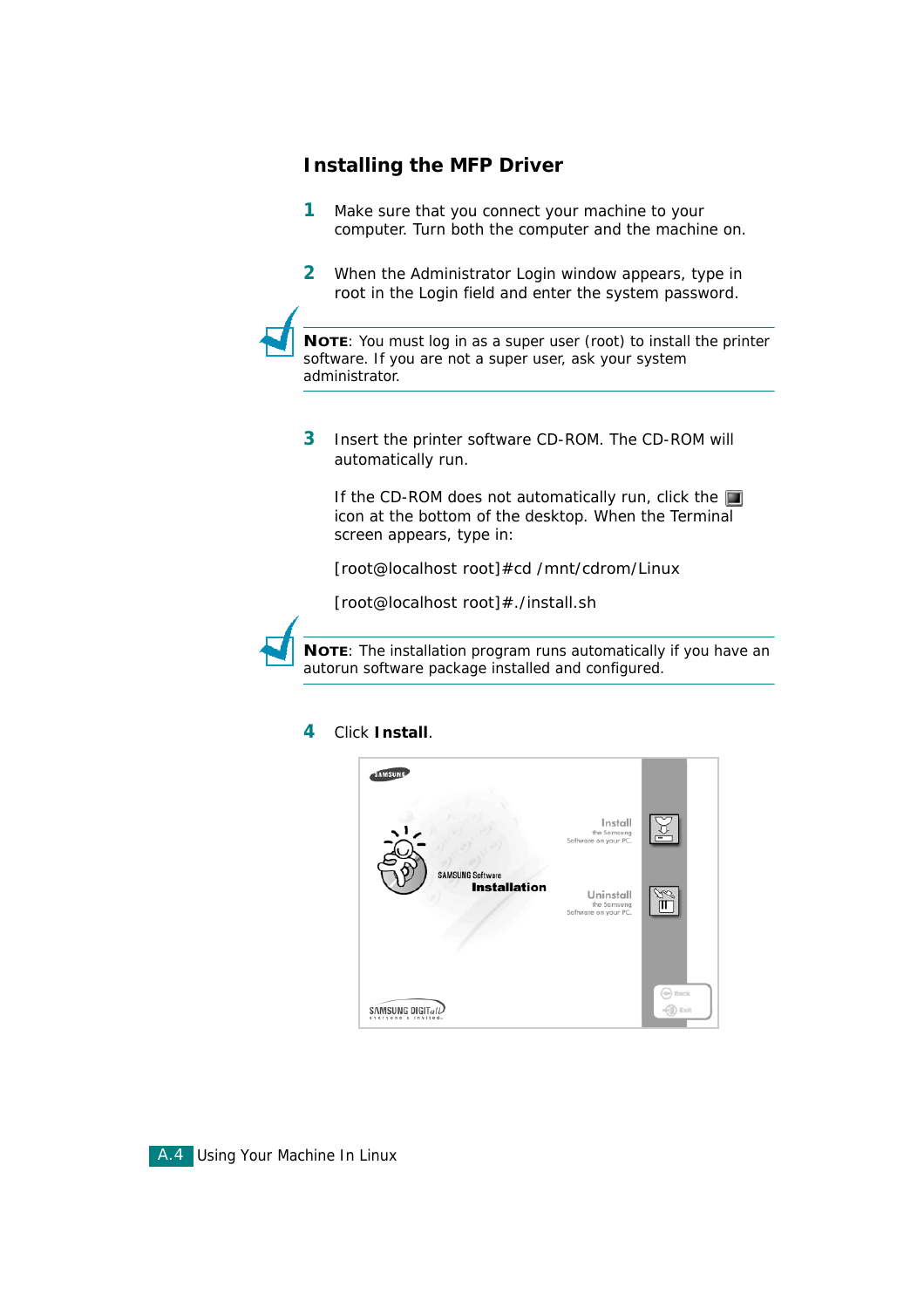#### **5** When the welcome screen appears, click **Next**.



**6** When the installation is complete, click **Finish**.



The installation program has added the MFP Configurator desktop icon and Xerox MFP group to the system menu for your convenience. If you have any difficulties, consult the onscreen help that is available through your system menu or can otherwise be called from the driver package windows applications, such as MFP Configurator or Image Editor.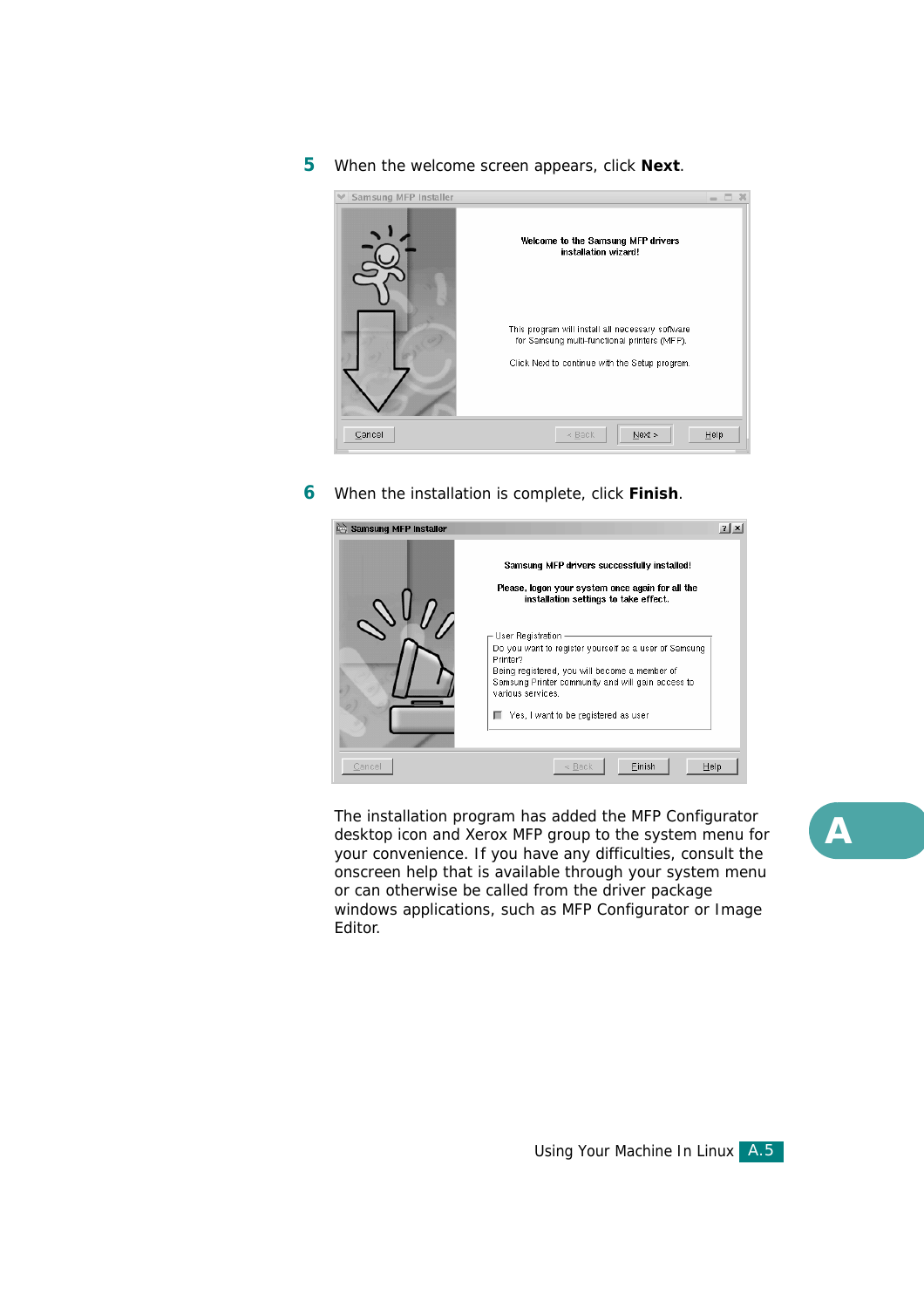### **Uninstalling the MFP Driver**

**1** When the Administrator Login window appears, type in *root* in the Login field and enter the system password.

**NOTE**: You must log in as a super user (root) to install the printer software. If you are not a super user, ask your system administrator.

**2** Insert the printer software CD-ROM. The CD-ROM will automatically run.

If the CD-ROM does not automatically run, click the  $\blacksquare$ icon at the bottom of the desktop. When the Terminal screen appears, type in:

*[root@localhost root]#cd /mnt/cdrom/Linux*

*[root@localhost root]#./install.sh*



**NOTE**: The installation program runs automatically if you have an autorun software package installed and configured.

- **1** Click **Uninstall**.
- **2** Click **Next**.



**3** Click **Finish**.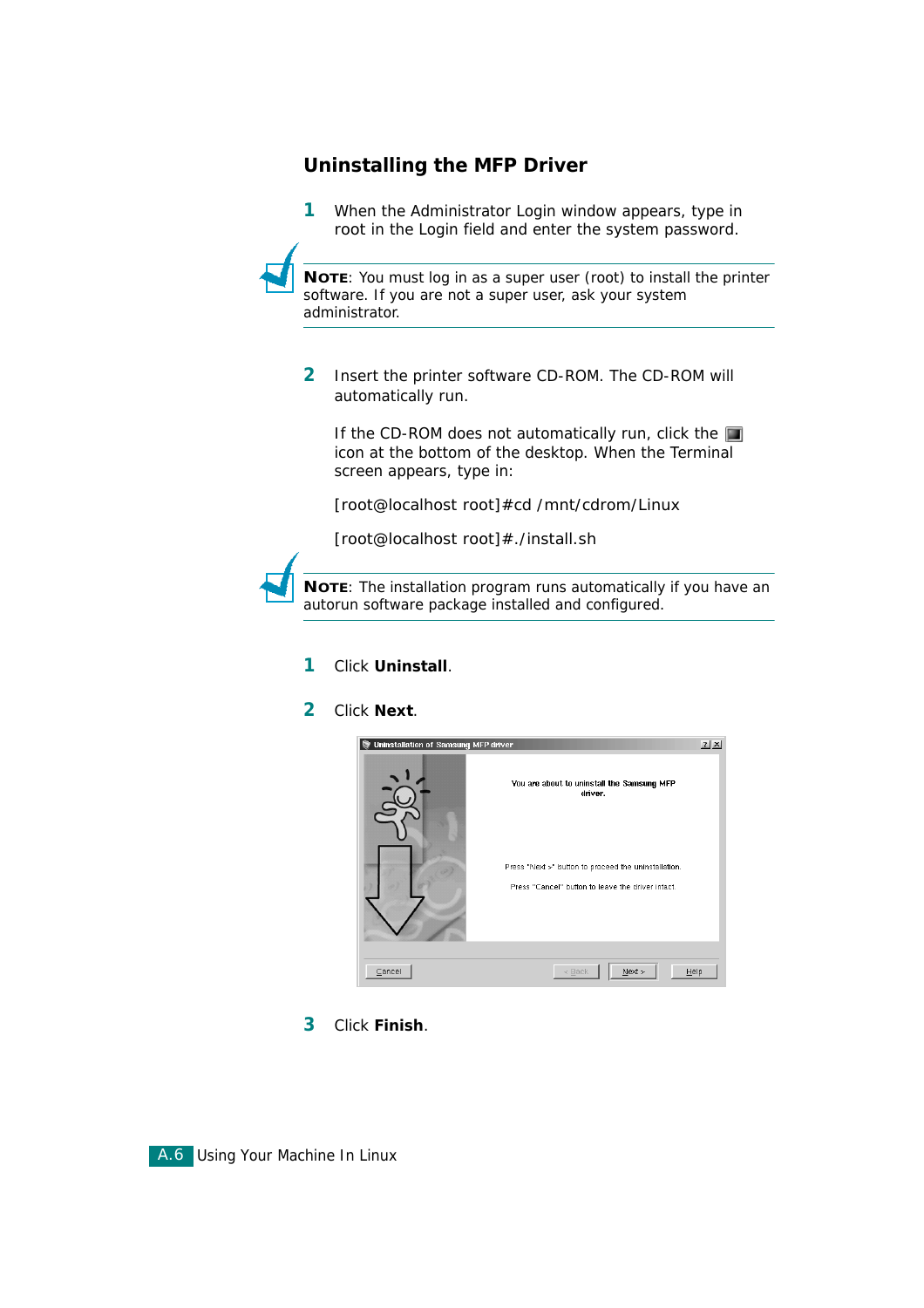# <span id="page-6-0"></span>**Using the MFP Configurator**

MFP Configurator is a tool primarily intended for configuring MFP devices. Since an MFP device combines the printer and scanner, the MFP Configurator provides options logically grouped for printer and scanner functions. There is also a special MFP port option responsible for the regulation of access to an MFP printer and scanner via a single I/O channel.

After installing the MFP driver (see [page A.3](#page-2-0)), the MFP Configurator icon will automatically be created on your desktop.

### **Opening the MFP Configurator**

**1** Double-click **MFP Configurator** on the desktop.

You can also click the Startup Menu icon and select **Xerox MFP** and then **MFP Configurator**.

**2** Press each button on the Modules pane to switch to the corresponding configuration window.



You can use the onscreen help by clicking **Help**.

**3** After changing the configurations, click **Exit** to close the MFP Configurator.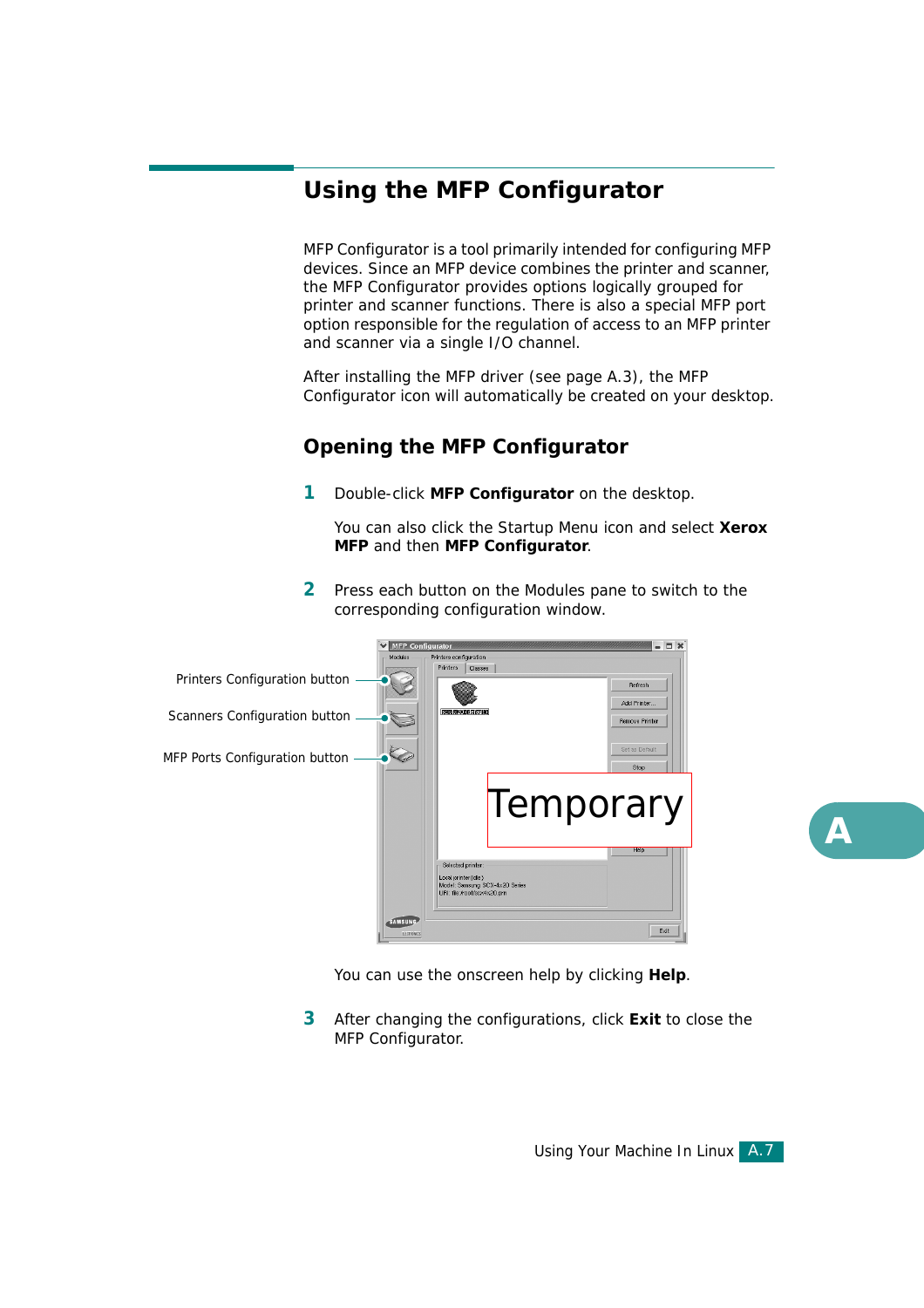### **Printers Configuration**

Printers configuration has the two tabs; **Printers** and **Classes**.

#### **Printers Tab**

You can see the current system's printer configuration by clicking on the printer icon button on the left side of the MFP Configurator window.



You can use the following printer control buttons:

- **Refresh**: renews the available printers list.
- **Add Printer**: allows you to add a new printer.
- **Remove Printer**: removes the selected printer.
- **Set as Default**: sets the current printer as a default printer.
- **Stop**/**Start**: stops/starts the printer.
- **Test**: allows you to print a test page to check if the machine is working properly.
- **Properties**: allows you to view and change the printer properties. For details, see [page A.11.](#page-10-0)

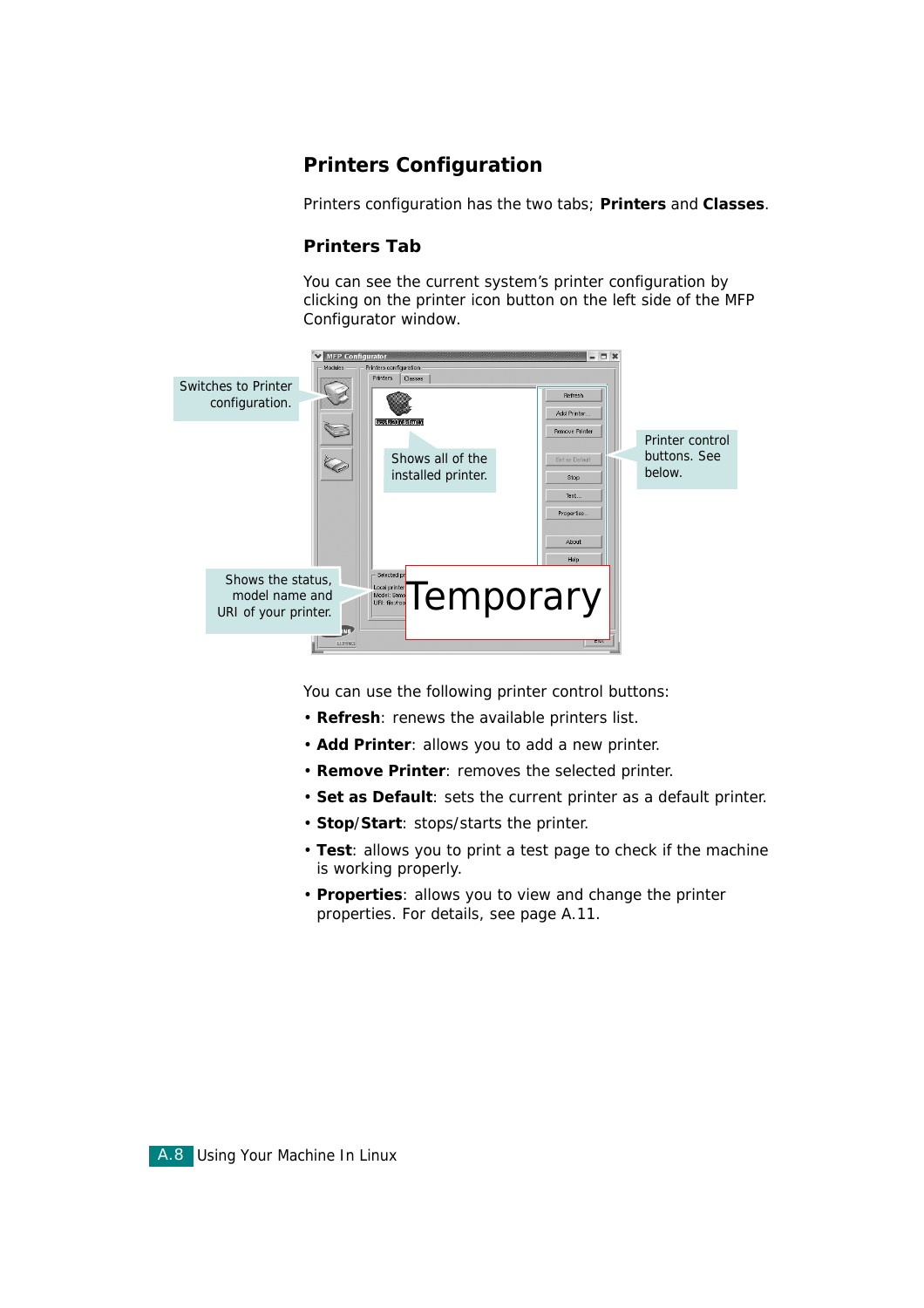#### **Classes Tab**

The Classes tab shows a list of available printer classes.

| <b>MFP</b> Configurator<br>Modules | Printers configuration<br>Classes<br>Printers<br><b>EXTORES</b><br>Shows all of the<br>printer classes. | EX<br>Refresh<br>Add Class<br>Remove Class<br>Stop<br>Properties<br>About<br>Help | Renews the classes list<br>Allows you to add a new<br>printer class.<br>Removes the selected<br>printer class. |
|------------------------------------|---------------------------------------------------------------------------------------------------------|-----------------------------------------------------------------------------------|----------------------------------------------------------------------------------------------------------------|
|                                    | Selected class:<br>State: idle<br>Printers in class: 1                                                  |                                                                                   | Shows the status of the<br>class and the number of<br>printers in the class.                                   |
| <b>SAMSUNG</b><br>ELECTRIMICS      |                                                                                                         | Exit                                                                              |                                                                                                                |

### **Scanners Configuration**

In this window, you can monitor the activity of scanner devices, view a list of installed Xerox MFP devices, change device properties, and scan images.

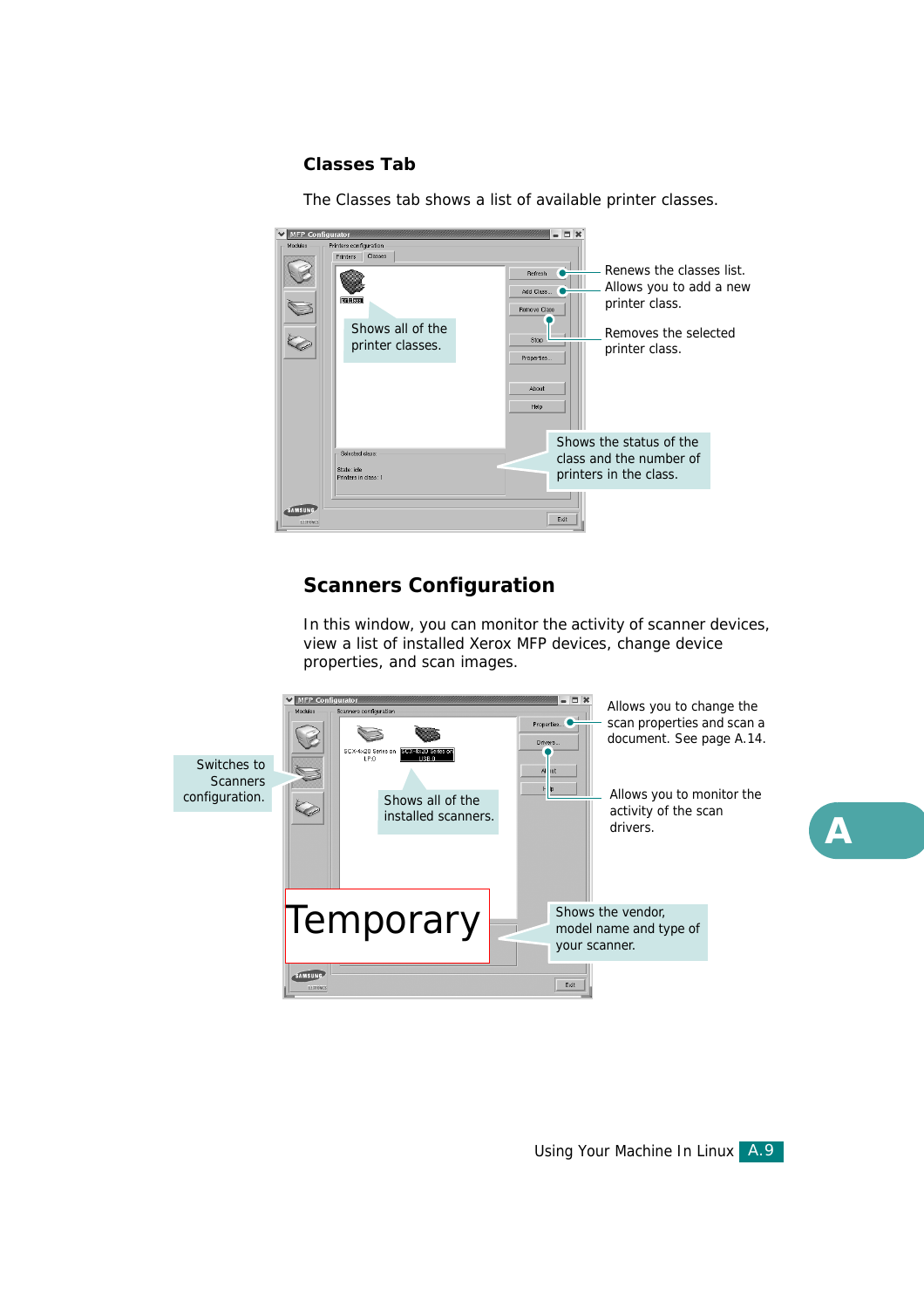### **MFP Ports Configuration**

In this window, you can view the list of available MFP ports, check the status of each port and release a port that is stalled in busy state when its owner is terminated for any reason.



#### **Sharing Ports Between Printers and Scanners**

Your machine may be connected to a host computer via the parallel port or USB port. Since the MFP device contains more than one device (printer and scanner), it is necessary to organize proper access of "consumer" applications to these devices via the single I/O port.

The Xerox MFP driver package provides an appropriate port sharing mechanism that is used by Xerox printer and scanner drivers. The drivers address their devices via so-called MFP ports. The current status of any MFP port can be viewed via the MFP Ports Configuration. The port sharing prevents you from accessing one functional block of the MFP device, while another block is in use.

When you install a new MFP printer onto your system, it is strongly recommended you do this with the assistance of an MFP Configurator. In this case you will be asked to choose I/O port for the new device. This choice will provide the most suitable configuration for MFP's functionality. For MFP scanners I/O ports are being chosen by scanner drivers automatically, so proper settings are applied by default.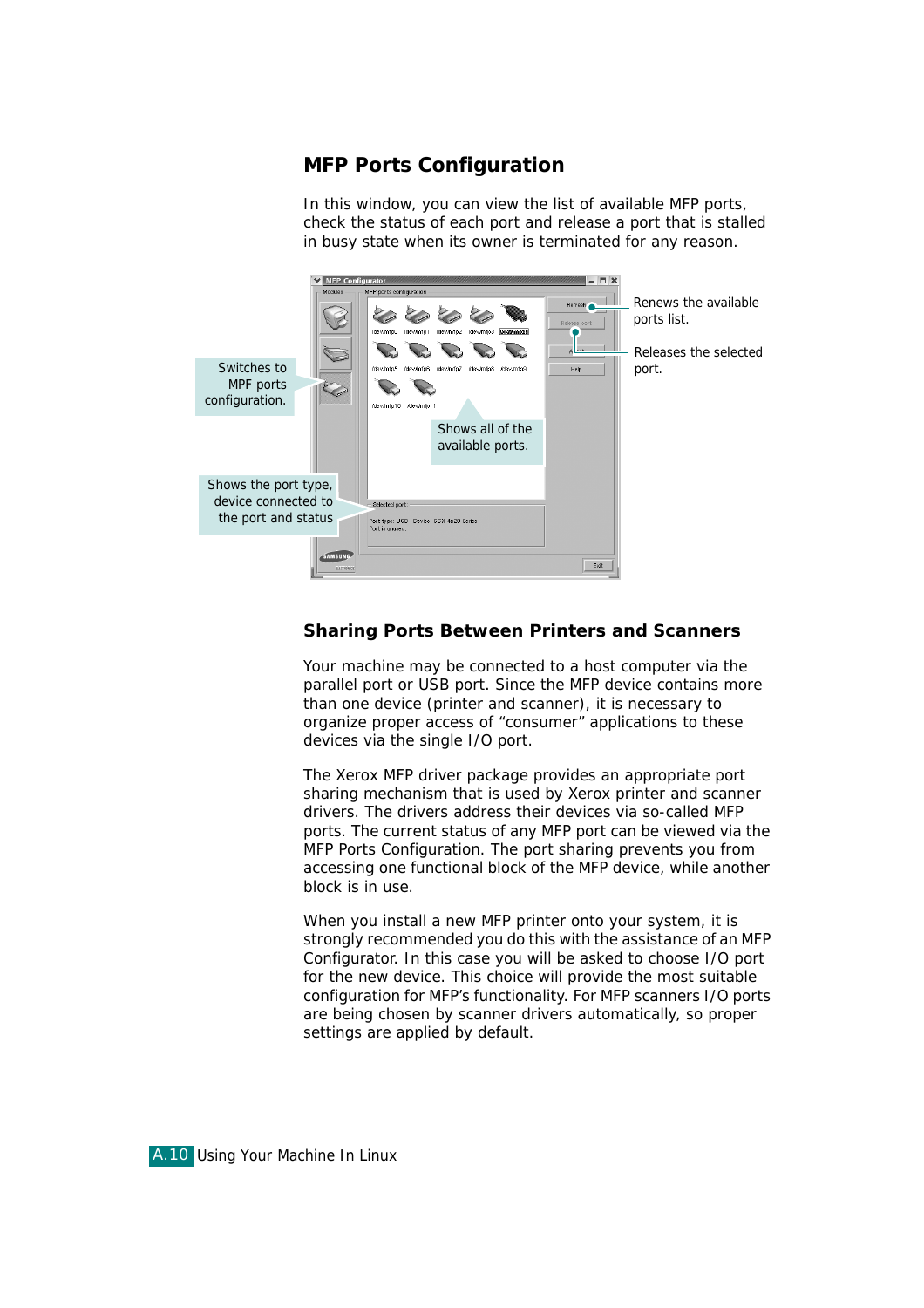# <span id="page-10-0"></span>**Configuring Printer Properties**

Using the properties window provided by the Printers configuration, you can change the various properties for your machine as a printer.

**1** Open the MFP Configurator.

If necessary, switch to Printers configuration.

- **2** Select your machine on the available printers list and click **Properties**.
- **3** The Printer Properties window opens.

| <b>Printer Properties</b><br>General | $\mathbf{x}$<br>Driver<br>Connection<br>Jobs<br>Classes |
|--------------------------------------|---------------------------------------------------------|
| Name:<br>scx4x20                     |                                                         |
| Location:                            |                                                         |
| Description:<br>scx4x20              | Temporary                                               |
| Help                                 | Cancel<br><b>OK</b><br>Apply                            |

The following five tabs display at the top of the window:

- **General**: allows you to change the printer location and name. The name entered in this tab displays on the printer list in Printers configuration.
- **Connection**: allows you to view or select another port. If you change the printer port from USB to parallel or vice versa while in use, you must re-configure the printer port in this tab.
- **Driver**: allows you to view or select another printer driver. By clicking **Options**, you can set the default device options.
- **Jobs**: shows the list of print jobs. Click **Cancel job** to cancel the selected job and select the **Show completed jobs** check box to see previous jobs on the job list.
- **Classes**: shows the class that your printer is in. Click **Add to Class** to add your printer to a specific class or click **Remove from Class** to remove the printer from the selected class.
- **4** Click **OK** to apply the changes and close the Printer Properties Window.

Using Your Machine In Linux A.11

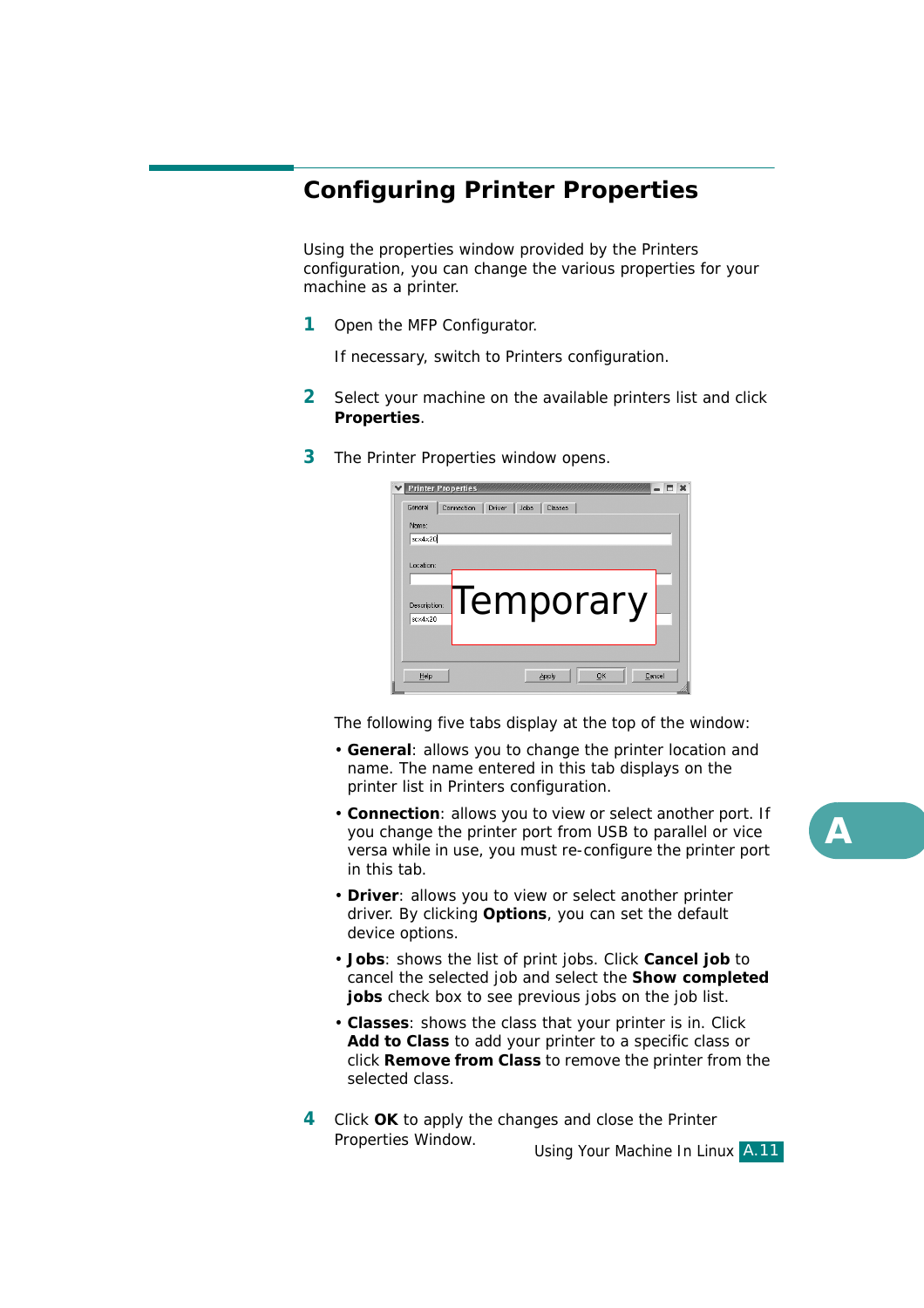# <span id="page-11-0"></span>**Printing a Document**

### **Printing from Applications**

There are a lot of Linux applications that you are allowed to print from using Common UNIX Printing System (CUPS). You can print on your machine from any such application.

- **1** From the application you are using, select **Print** from the **File** menu.
- **2** Select **Print** directly using **lpr**.
- **3** In the Xerox LPR window, select the model name of your machine from the Printer list and click **Properties**.



<span id="page-11-1"></span>**4** Change the printer and print job properties.

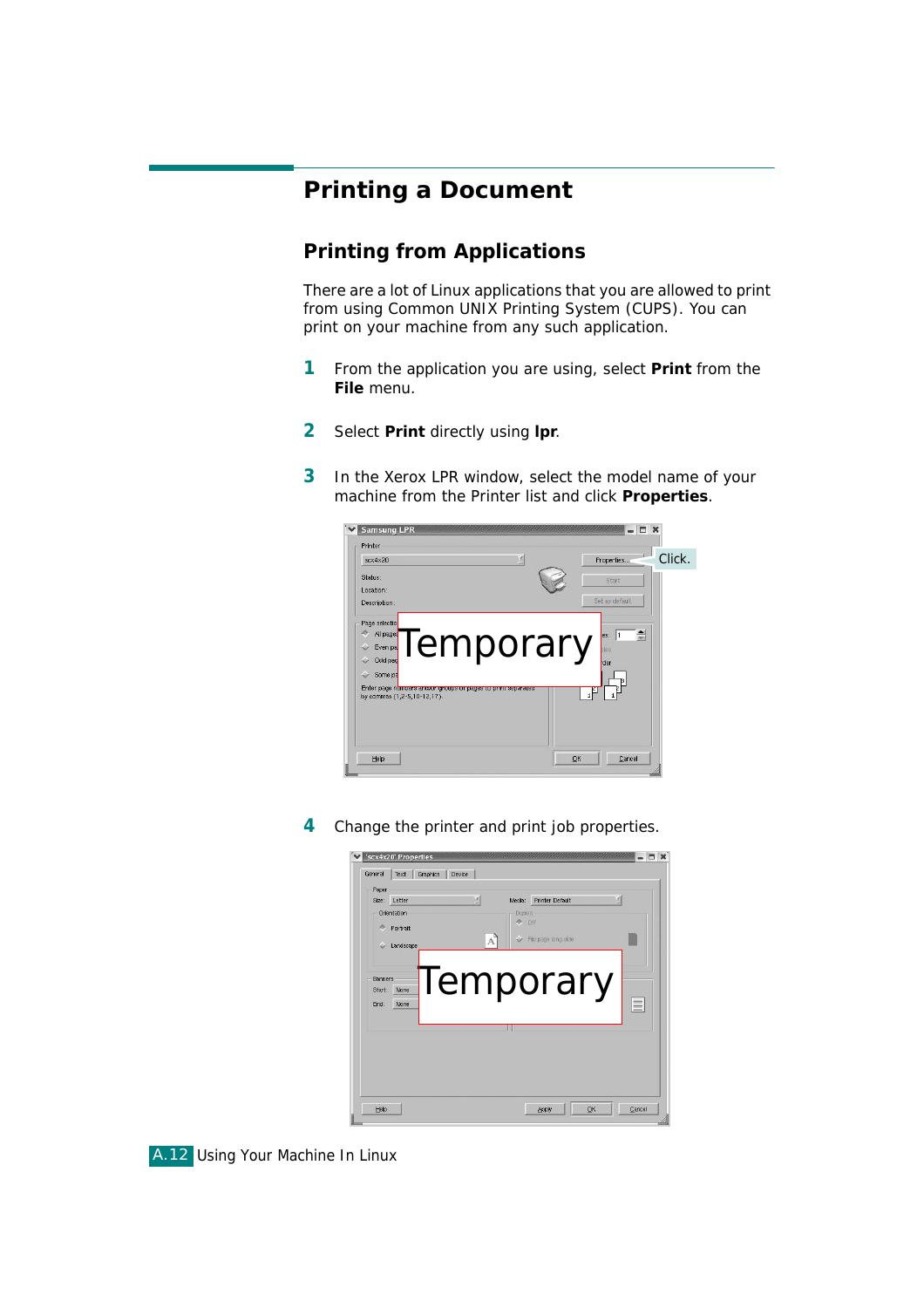The following four tabs display at the top of the window.

- **General** allows you to change the paper size, the paper type, and the orientation of the documents, enables the duplex feature, adds start and end banners, and changes the number of pages per sheet.
- **Text** allows you to specify the page margins and set the text options, such as spacing or columns.
- **Graphics** allows you to set image options that are used when printing images/files, such as color options, image size, or image position.
- **Device**: allows you to set the print resolution, paper source, and destination.
- **5** Click **OK** to apply the changes and close the WorkCentre PE120/120i Properties window.
- **6** Click **OK** in the Xerox LPR window to start printing.
- **7** The Printing window appears, allowing you to monitor the status of your print job.

To abort the current job, click **Cancel**.

### **Printing Files**

You can print many different types of files on the Xerox MFP device using the standard CUPS way - directly from the command line interface. The CUPS lpr utility allows you do that. But the drivers package replaces the standard lpr tool by a much more user-friendly Xerox LPR program.

To print any document file:

**1** Type *lpr <file\_name>* from the Linux shell command line and press **Enter**. The Xerox LPR window appears.

When you type only *lpr* and press **Enter**, the Select file(s) to print window appears first. Just select any files you want to print and click **Open**.

**2** In the Xerox LPR window, select your printer from the list, and change the printer and print job properties.

For details about the properties window, see [page A.12](#page-11-1).

**3** Click **OK** to start printing.

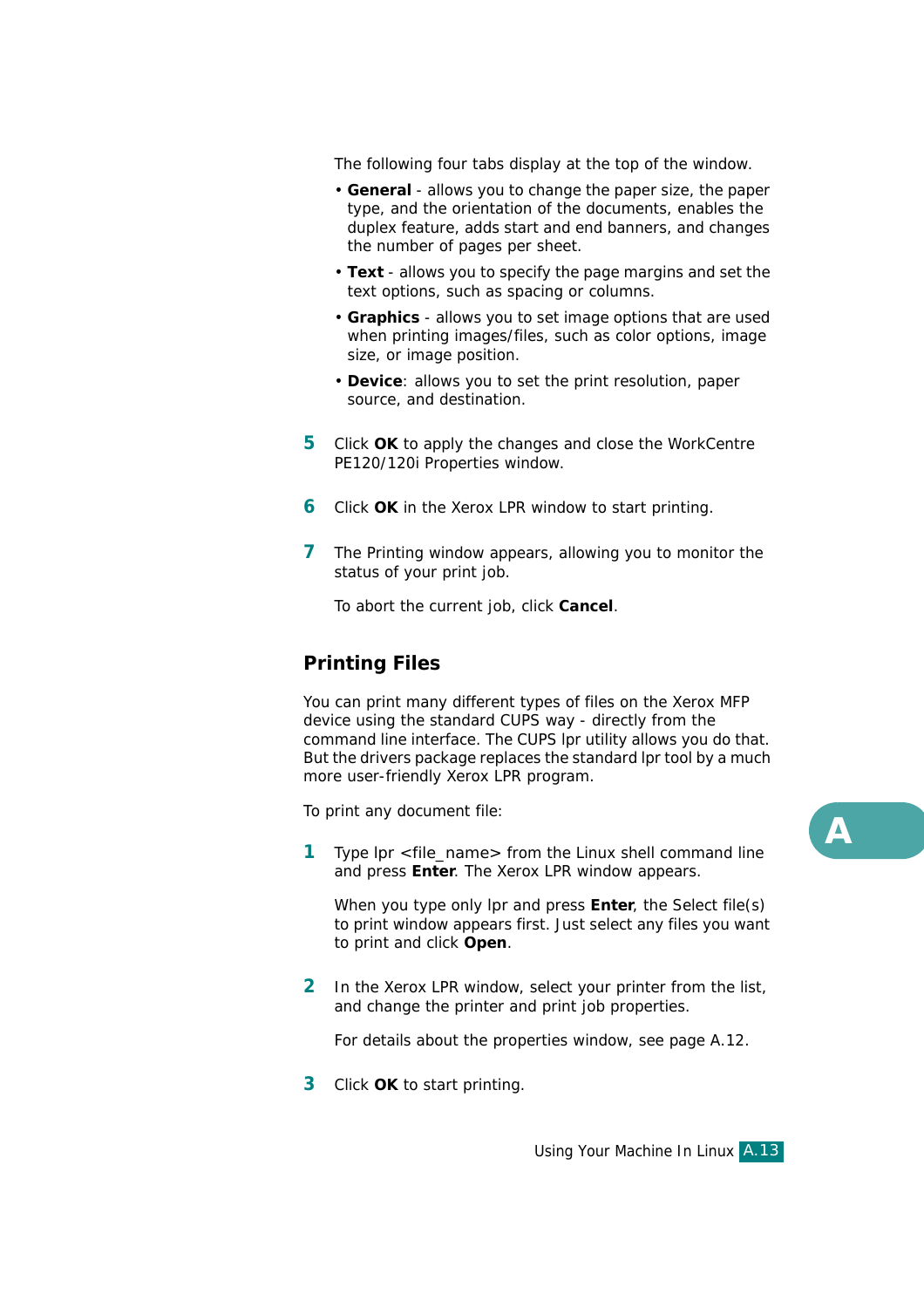# <span id="page-13-0"></span>**Scanning a Document**

You can scan a document using the MFP Configurator window.

- **1** Double-click the MFP Configurator on your desktop.
- **2** Click the button to switch to Scanners Configuration.
- **3** Select the scanner on the list.



When you have only one MFP device and it is connected to the computer and turned on, your scanner appears on the list and is automatically selected.

If you have two or more scanners attached to your computer, you can select any scanner to work at any time. For example, while acquisition is in progress on the first scanner, you may select the second scanner, set the device options and start the image acquisition simultaneously.



**NOTE**: The scanner name shown in Scanners configuration can be different from the device name.

**4** Click **Properties**.

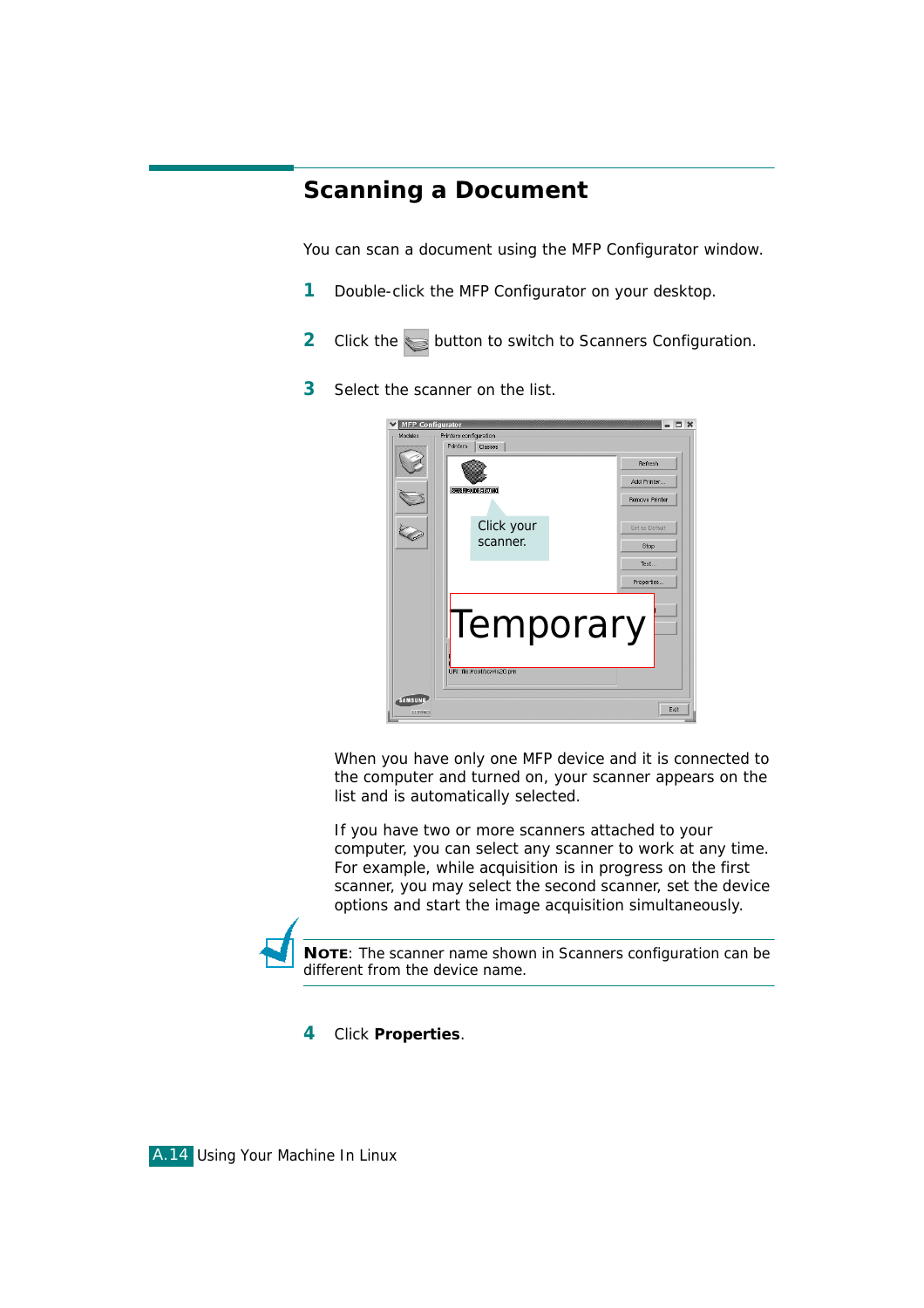**5** Load the document to be scanned face up into the ADF (Automatic Document Feeder) or face down on the document glass. For details, see [page 7.6.](#page--1-1)

For detailed guidelines for preparing an original document, see [page 5.3.](#page--1-2)

**6** Click **Preview** in the Scanner Properties window.

The document is scanned and the image preview appears in the Preview Pane.



- **7** Change the scan options in the Image Quality and Scan Area sections.
	- **Image Quality**: allows you to select the color composition and the scan resolution for the image.
	- **Scan Area**: allows you to select the page size. The **Advanced** button enables you to set the page size manually.

If you want to use one of the preset scan option settings, select from the Job Type drop-down list. For details about the preset Job Type settings, see [page A.16.](#page-15-0)

You can restore the default setting for the scan options by clicking **Default**.

**8** When you have finished, click **Scan** to start scanning.

The status bar appears on the bottom left of the window to show you the progress of the scan. To cancel scanning, click **Cancel**.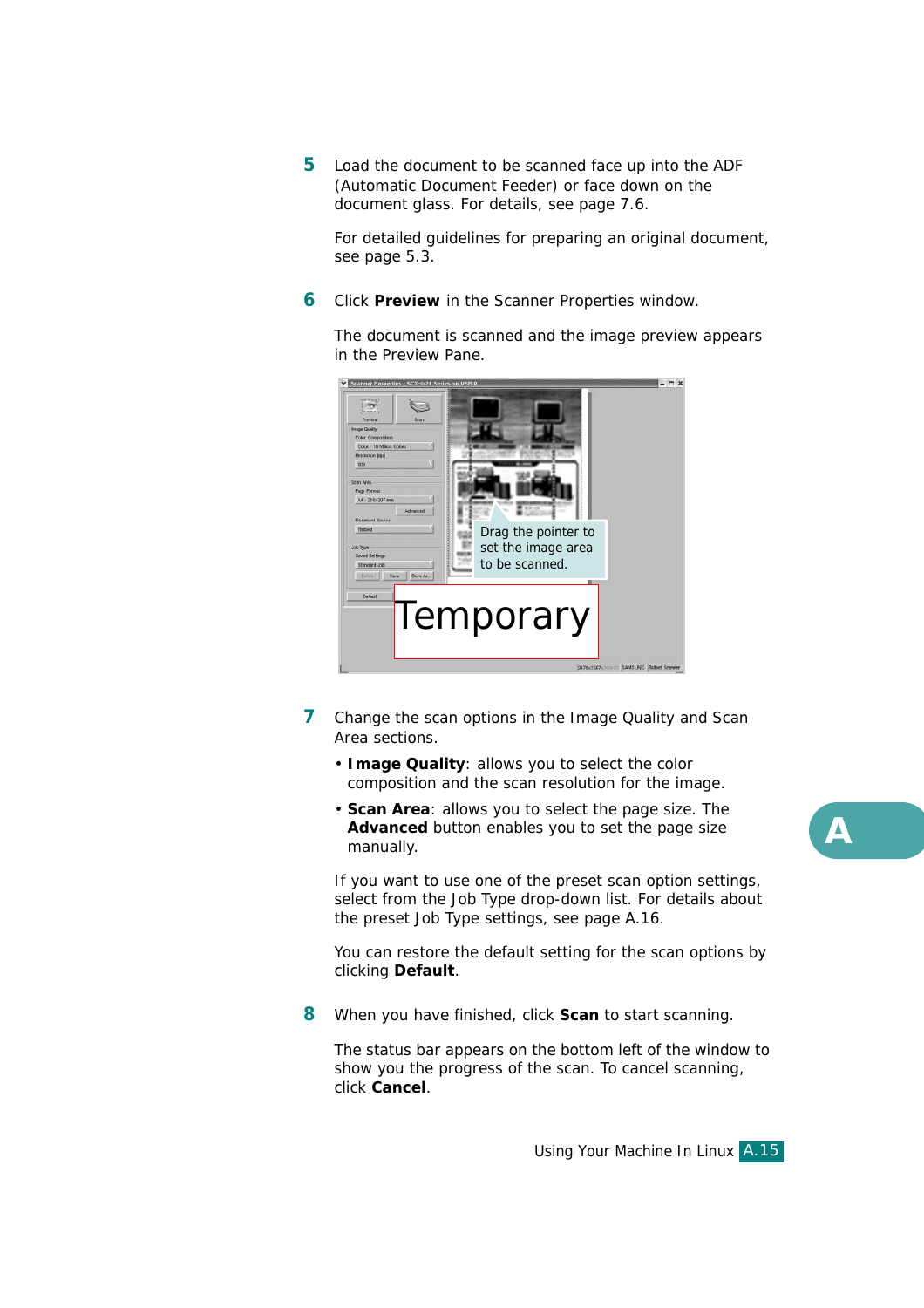**9** The scanned image appears in the new Image Editor window.



If you want to edit the scanned image, use the toolbar. For further details about editing an image, see [page A.17](#page-16-0).

- **10** When you are finished, click **Save** on the toolbar.
- **11** Select the file directory where you want to save the image and enter the file name.

**12** Click **Save**.

#### <span id="page-15-0"></span>**Adding Job Type Settings**

You can save your scan option settings to retrieve for a later scanning.

To save a new Job Type setting:

- **1** Change the options from the Scanner Properties window.
- **2** Click **Save As**.
- **3** Enter the name for your setting.
- **4** Click **OK**.

Your setting is added to the Saved Settings drop-down list.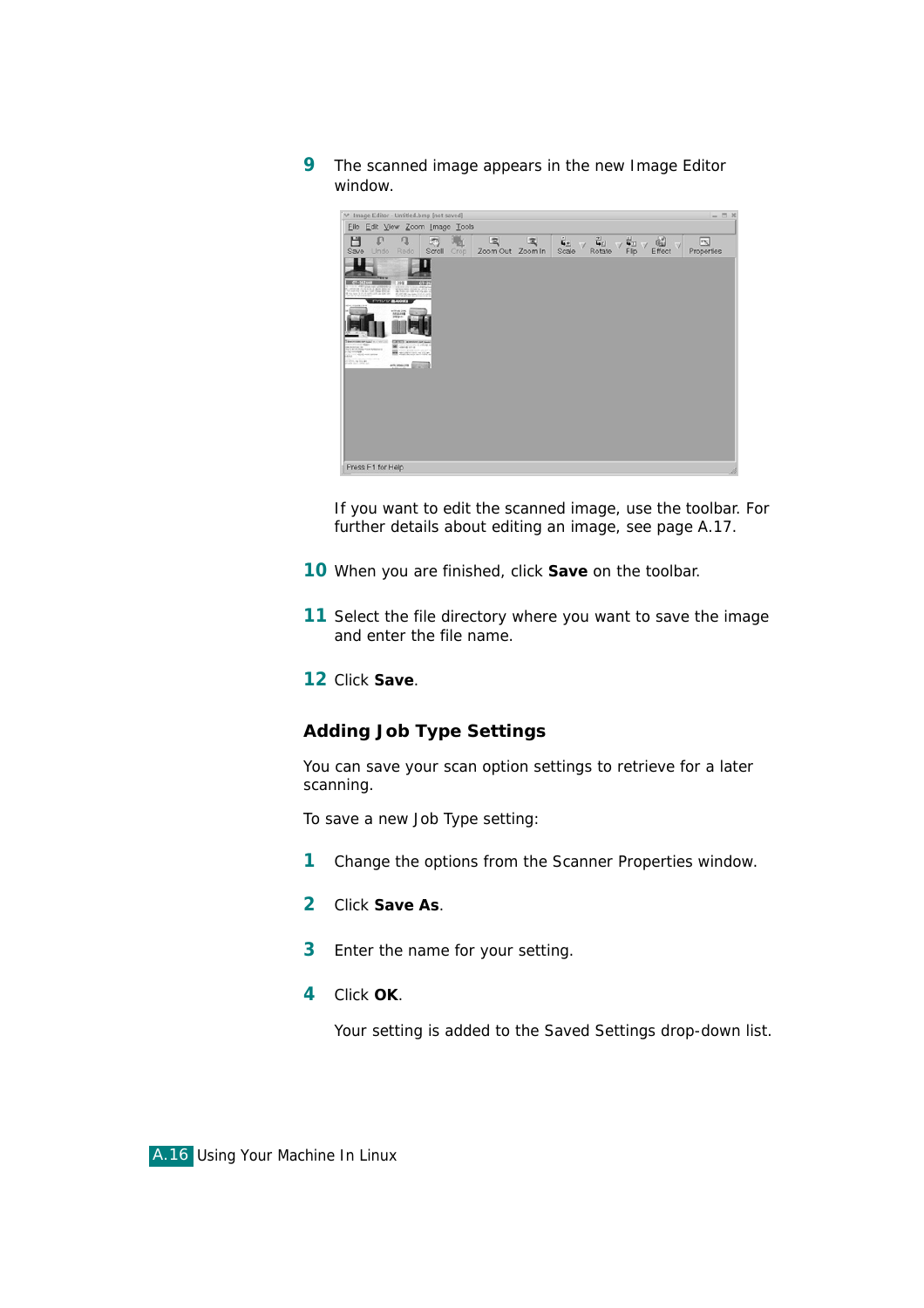To save a Job Type setting for the next scan job:

- **1** Select the setting you want to use from the Job Type dropdown list.
- **2** Click **Save**.

The next time you open the Scanner Properties window, the saved setting is automatically selected for the scan job.

To delete a Job Type setting:

- **1** Select the setting you want to delete from the Job Type drop-down list.
- **2** Click **Delete**.

The setting is deleted from the list

#### <span id="page-16-0"></span>**Using the Image Editor**

The Image Editor window provides you with menu commands and tools to edit your scanned image.



You can use the following tools to edit the image:



*A*